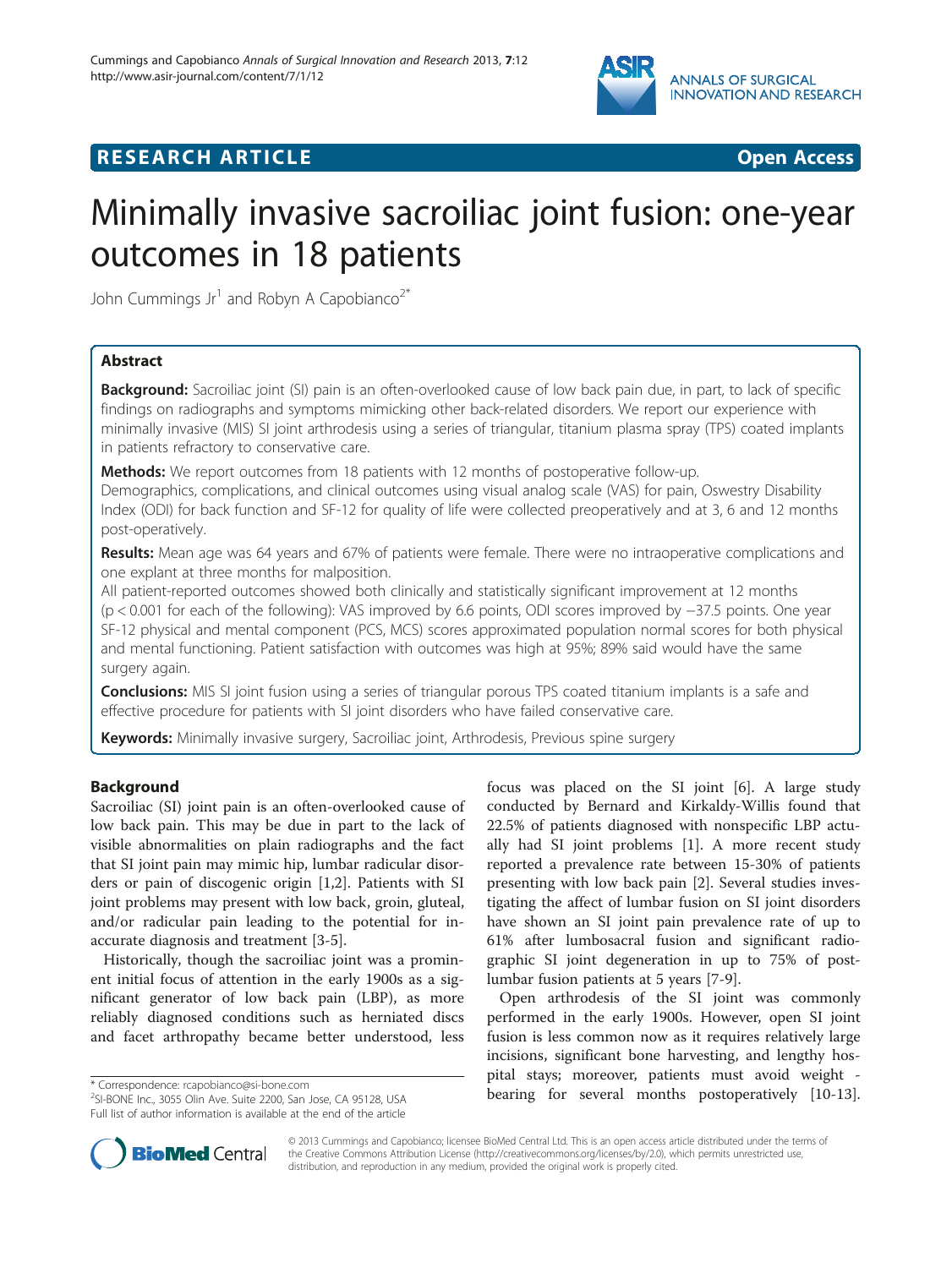Minimally invasive SI joint fusion has become available with various devices. Recent reports of a minimally invasive arthrodesis system have shown promising outcomes [[14,15\]](#page-5-0). The surgical procedure involves the placement of three triangular implants across the SI joint (Figure 1). Second site bone harvesting or graft is not required as the porous titanium plasma spray (TPS) coating on the implants results in biological fixation of the implant in bone. Herein we report safety and effectiveness outcomes of patients undergoing MIS SI joint fusion with a series of triangular titanium, porous TPS coated implants (iFuse Implant System, SI-BONE, Inc., San Jose, CA) in a single surgeon's private practice.

# Methods

A medical chart review was undertaken to identify patients who underwent MIS SI joint fusion surgery at a community based spine practice more than 12 months ago. Patients were excluded if concomitant spine procedures were performed and if no preoperative or follow up outcomes were available. A total of 34 patients were identified: 24 had one year follow up, 18 underwent unilateral surgery and are included in our analysis. All patients were treated between September 2011 and April



2012. Data collected included patient demographics, medical history, and complications of surgery. Clinical outcomes were collected prospectively preoperatively and at 6 weeks, 3 months, 6 and 12 months postoperatively. Institutional Review Board Approval (Community Health Network) was obtained before beginning this study.

#### Diagnosis

Using a combination of detailed history, clinical exam, imaging and positive diagnostic injections, all patients were diagnosed with either degenerative sacroiliitis or sacroiliac joint disruption. A thorough physical and clinical exam was performed in order to establish the pain generator as accurately as possible in this complex population. A positive result on 3 or more pain provocation tests such as Gaenselen's, flexion abduction external rotation (FABER), compression, distraction and thigh thrust, was used as criteria for further testing to confirm the SI joint as the pain generator [[16-19\]](#page-5-0). Diagnostic imaging studies such as x-ray, CT and MRI, while not sensitive in diagnosing disorders of the SI joint, are helpful in ruling out pathology in the lumbar spine and hip [[17\]](#page-5-0). When clinical, physical and imaging findings were congruent, patients were sent for image-guided diagnostic injections of the SI joint. A positive result was defined as a 75% reduction in pain immediately following injection of local anesthetic [\[20](#page-5-0)]. Conservative treatment consisting of medication optimization, physical therapy and SI joint injections was prescribed for a course of at least 6 months before offering the patient surgery.

# Technique overview

Minimally invasive SI joint fusion surgery was performed in all cases by a single neurosurgeon in private practice. This procedure involves fixation of the SI joint by placing a series (typically three) of triangular, titanium porous TPS coated implants across the SI joint. No second site bone harvesting is required due to the biological fixation properties of the porous TPS coating. The patient is placed in the prone position on a radiolucent table to facilitate the use of intraoperative fluoroscopy. After general endotracheal anesthesia is administered, the patient is prepped in the normal sterile fashion. A 3 cm lateral incision is made into the buttock region and the gluteal fascia is bluntly dissected to reach the outer table of the ilium. A Steinmann pin is passed through the ilium across the SI joint to the center of the sacrum (lateral to the neural foramen). After a soft tissue protector is passed over the pin, a hand drill is used to create a pathway and decorticate the bone. Finally, a triangular broach is used to further decorticate the bone and prepare the pathway to receive the first implant. Using a pin guidance system, a total of three implants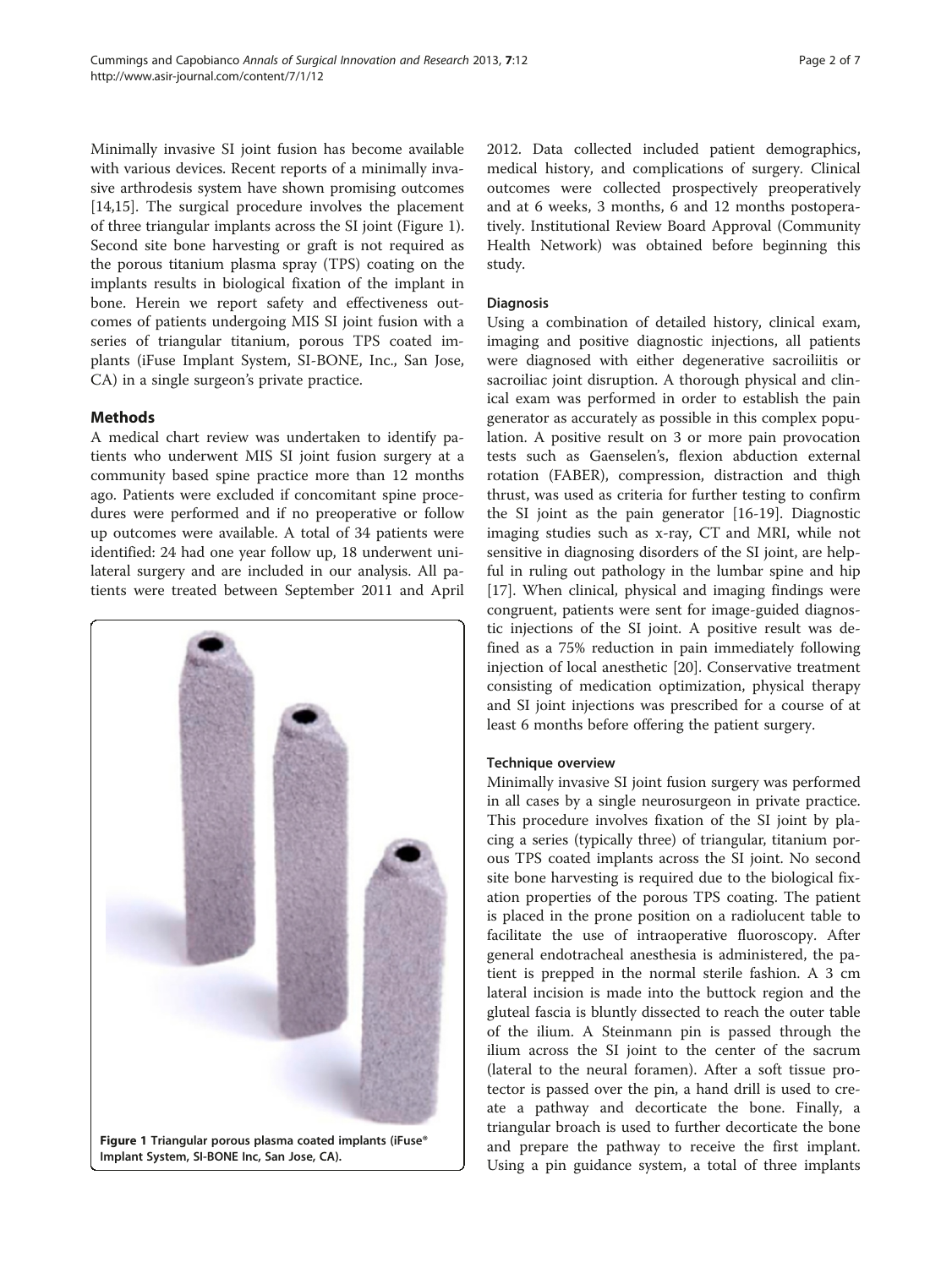are placed. The most cephalad implant is seated within the sacral ala. The second implant is generally located above or adjacent to the S1 foramen and the third between the S1 and S2 foramen (Figure 2). The incision is then irrigated and the tissue layers are sequentially closed. Patients begin physical therapy on day 1 postop and are instructed to ambulate with the assistance of a walker or crutch for the first 3 weeks. During the 3–6 week postoperative period, patients progress to full weight bearing with a regimen of flexibility and strengthening exercises. After 6 weeks of gradual return to full weight bearing, patients are back to unrestricted activity and are encouraged to continue core stabilization exercises as well as weight and cardiovascular training.

#### Clinical outcome assessments

Patient reported clinical outcomes were collected prospectively prior to surgery to establish baseline values and at 6 weeks, 3, 6 and 12 months post-operatively. The following instruments were used: visual analog scale (VAS) for pain, Oswestry Disability Index (ODI) (version 2.1) for back related function, and Short Form 12 (SF-12) for quality of life [[21,22\]](#page-5-0). Satisfaction at 12 months was assessed by asking the patient 2 questions: "describe your satisfaction with this surgical outcome" and "would you elect the have the same surgery again?" Possible responses were "very, somewhat, or not really" for question 1 and "definitely, likely, or definitely not" for question 2.

# Statistical analysis

Baseline demographic variables were summarized with mean, standard deviation and frequency tables. Changes in clinical outcomes variables (VAS, ODI, SF-12 PCS



Figure 2 Postoperative radiograph demonstrating placement of three implants across the SI joint.

and MCS) were evaluated using a paired  $t$ -test. Analysis of variance (ANOVA) was used to evaluate differences in outcomes across subgroups. Subgroup variables analyzed were history of prior lumbar fusion, hypertension, body mass index (BMI) by category, age  $(> or < 65$  years) and sex. BMI categories were defined using World Health Organization (WHO) standards: <25 normal, 25–30 overweight, >30 obese. All analysis was performed using SAS (version 9.0, Cary, NC).

Clinical improvement was defined using minimum clinically important difference (MCID) and substantial clinical benefit (SCB) values available in the literature. Currently there are no reported MCID or SCB values for SI joint fusion. We chose MCID thresholds for VAS pain and ODI improvement reported in the Spine Patient Outcomes Research Trial (SPORT): ≥2 points for VAS pain and ≥12.8 for ODI [\[23\]](#page-5-0). MCID values for SF-12 PCS and MCS (8.8 and 9.3 points respectively) were acquired from a study on lumbar spine surgery for adjacent segment disease, since the majority of the patients in our cohort had a history of previous lumbar spine fusion [[24\]](#page-6-0). Substantial clinical benefit (SCB) values were chosen using criteria by Glassman et al. for patients undergoing lumbar spine arthrodesis [[25\]](#page-6-0). SCB for ODI is defined as an 18.8-point improvement or final score of <31.3 points. SCB for SF-36 PCS is defined as 6.2-point improvement or final score of  $\geq$  35.1 and SCB for pain is 2.5-point decrease or raw score of < 3.5.

ODI scores may be described in terms of degree of disability. A score of 0-20% represents minimal disability, 21-40% moderate disability, 41-60% severe disability and 61-80% crippled (Table 1). Scores greater than 81% were not seen in our population and are described as "either bed bound or exaggerating their symptoms."

| Table 1 Score interpretation of the Oswestry disability |
|---------------------------------------------------------|
| questionnaire [21] for low back pain                    |

| 0% to 20%:<br>minimal disability: | The patient can cope with most living activities.<br>Usually no treatment is indicated apart from<br>advice on lifting sitting and exercise.                                                                                                                                                                            |
|-----------------------------------|-------------------------------------------------------------------------------------------------------------------------------------------------------------------------------------------------------------------------------------------------------------------------------------------------------------------------|
| 21%-40%:<br>moderate disability:  | The patient experiences more pain and difficulty<br>with sitting, lifting and standing. Travel and<br>social life are more difficult and they may be<br>disabled from work. Personal care, sexual activity<br>and sleeping are not grossly affected and the<br>patient can usually be managed by conservative<br>means. |
| 41%-60%:<br>severe disability:    | Pain remains the main problem in this group but<br>activities of daily living are affected. These<br>patients require a detailed investigation.                                                                                                                                                                         |
| 61%-80%: crippled:                | Back pain impinges on all aspects of the<br>patient's life. Positive intervention is required.                                                                                                                                                                                                                          |
| 81%-100%:                         | These patients are either bed-bound or<br>exaggerating their symptoms.                                                                                                                                                                                                                                                  |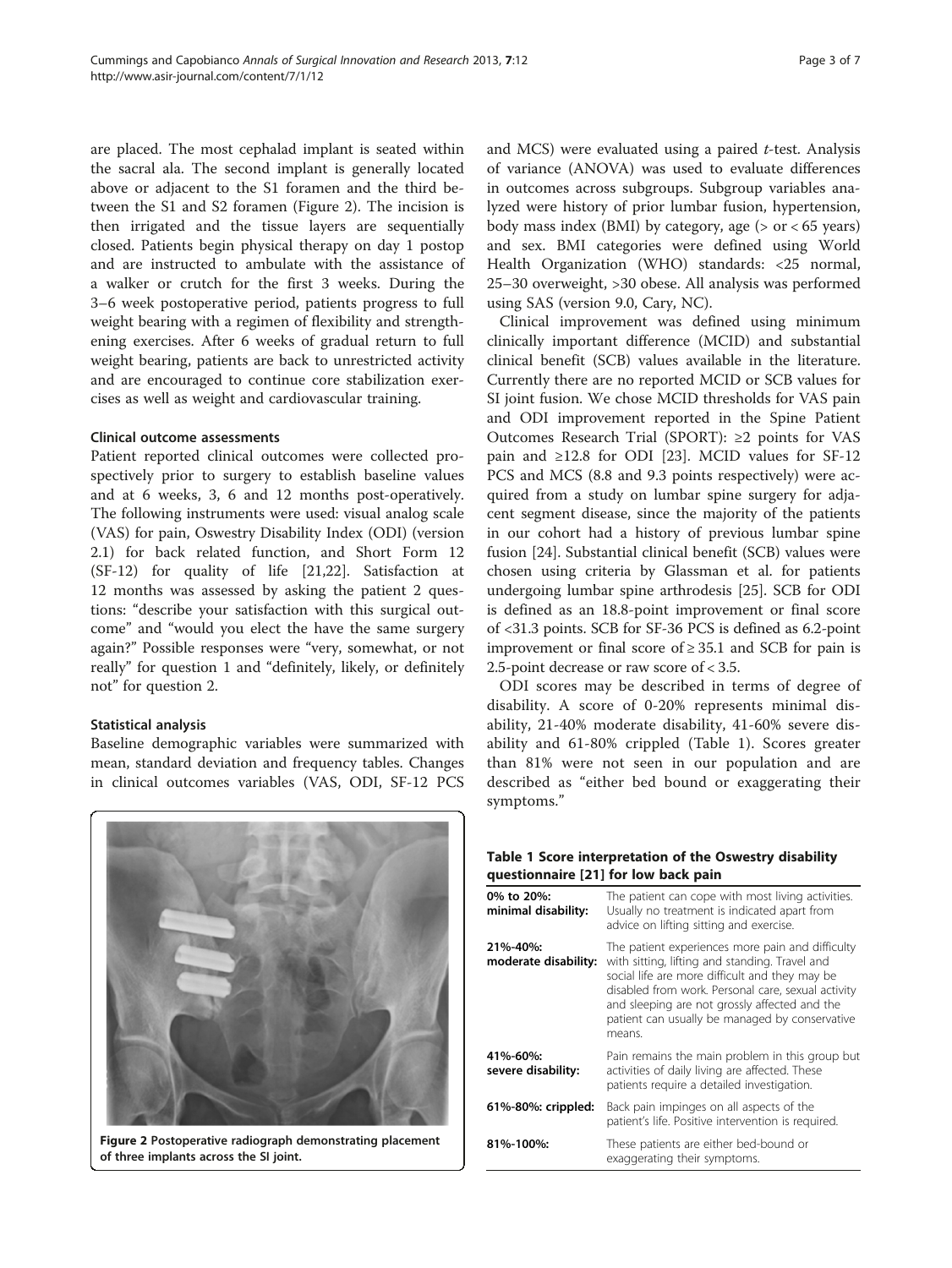| N                          | 18                         |
|----------------------------|----------------------------|
| Age                        | 64 (range 39-81) (12.2 SD) |
| Sex                        | 67% (12) F, 33% (6) M      |
| Race                       | 83% (15) Caucasian         |
|                            | 17% (3) African American   |
| <b>BMI</b> mean            | 31                         |
| Obese $(>30)$              | 61% (11)                   |
| Overweight (25-30)         | 28% (5)                    |
| Normal $(<25)$             | $11\% (2)$                 |
| Diabetes                   | $21\%$ (4)                 |
| Smoking status             | 2 current, 5 former        |
| Hypertension               | 44% (8)                    |
| Prior lumbar spine surgery | 83% (15):                  |
|                            | 2 microdiscectomy          |
|                            | 11 fusion                  |
|                            | 2 decompression            |
| Side treated               | 11 L (61%), 7R (39%)       |

#### Results

Eighteen patients underwent unilateral MIS SI joint fusion and had 1-year follow-up. No patient had a concomitant procedure. No intraoperative complications were observed and blood loss was minimal (<50 cc) in all cases. Mean age was 64 years (range 39–81) (Table 2). Patients were primarily white (83%) and female (67%). The large majority (89%) of patients in this cohort were obese  $(BMI > 30)$  or overweight  $(BMI 25-30)$ , and  $44\%$ were hypertensive. Most patients (83%) had a history of previous lumbar spine surgery that included: fusion at one or more levels (73%), decompression (13%), and discectomy (13%).

VAS pain scores improved clinically and statistically at all postoperative time points (Table 3). Mean (SD) scores improved from 8.9  $(\pm 1.9)$  at baseline to 2.3  $(2.1)$ at 12 months with a mean change of −6.56 points  $(p < .0001)$  for this time period (Table [4\)](#page-4-0). A clinically significant benefit, defined as ≥2 point change from baseline, was observed in 90% of patients [[23\]](#page-5-0).

Back-related function measured on ODI improved clinically and statistically. Improvement was observed as early as the 6-week post-operative visit. Mean (SD) scores decreased from 52.7 (18.8) at baseline to 13.2 (12.6) at 12 months with a mean change of −37.5 points (p < .0001). Baseline ODI scores categorized 61% of patients as "severely disabled," 17% as "crippled," and 2% each as "moderately" and "minimally disabled." At the 12 month visit, 89% of patients were classified into the "minimal disability category" and the remaining 2 patients scored into the "moderate disability" category [[21](#page-5-0)]. Both of these patients were considered as "severely disabled" at baseline with multiple back pain complaints. Substantial clinical benefit was achieved for 89% of patients.

Quality of life as measured on SF-12 using the aggregate physical and mental component summary (PCS and MCS) scores showed a clinically and statistically significant improvement  $(p < 0.005, p < 0.001$  respectively). Mean PCS score rose from 32.3 (6.4) at baseline to 44.6 (10.5) at 12 months, representing an improvement in physical health by 11.2 points. MCS scores improved from 37.8 at baseline to 53.8 at 12 months, a mean improvement of 20.4 points. The SF-12 outcome measure scale of 0–100 was designed such that a mean score of 50 with a standard deviation of 10 represents average health status (United States population). The improvement gained in our patient population is commensurate with reported age category scores of the general US population suggesting a return of health to near normal levels. SCB and MCID were reached for 72% of patients on SF-12 PCS. MCID (no SCB was available) for SF-12 MCS was reached in 78% of patients.

More than half of patients were "very satisfied" with the surgical outcome only 1 patient (5.6%) was "not really" satisfied (Table [5\)](#page-4-0). When asked if they would have the same surgery for the same result, 83% responded "definitely," 5.6% answered "likely," and 11% indicated "definitely not."

Most (84%) patients had undergone previous lumbar spine surgery. A subgroup analysis of improvement in pain amongst those with and without a history of prior lumbar spine fusion showed no difference in clinical outcomes. Analysis of variance showed that other variables (history of hypertension, diabetes, smoking, age and gender) had no affect on pain (VAS), function (ODI), or quality of life (SF-12) improvements. Of interest, 89% of patients had a BMI of greater than 25 indicating they were overweight or obese. Although only a

|  |  | Table 3 Clinical outcomes |
|--|--|---------------------------|
|--|--|---------------------------|

|            |    | <b>Baseline</b> | 6wk |             | 3 <sub>mo</sub> |             |    | 6mo         |    | 12mo        |  |
|------------|----|-----------------|-----|-------------|-----------------|-------------|----|-------------|----|-------------|--|
|            | n  | Mean (SD)       | n   | Mean (SD)   | n               | Mean (SD)   | n  | Mean (SD)   | n  | Mean (SD)   |  |
| VAS        | 18 | 8.9(1.9)        | 12  | 3.1(1.6)    | 13              | 3.0(2.5)    | 10 | 4.4(3.2)    | 18 | 2.3(2.1)    |  |
| <b>ODI</b> | 18 | 52.7 (18.8)     |     | 22.8 (19.8) | 10              | 16.8(16.4)  |    | 29.0 (12.7) | 18 | 13.2 (12.6) |  |
| SF-12 PCS  | 18 | 32.3(6.4)       | 6   | 38.1 (10.1) | 9               | 44.8 (10.2) |    | 37.4 (1.9)  | 18 | 44.6 (10.5) |  |
| SF-12 MCS  | 18 | 37.6 (10.2)     | 6   | 42.6(13.1)  | 9               | 51.2(11.3)  |    | 36.1(2.1)   | 18 | 53.8 (9.5)  |  |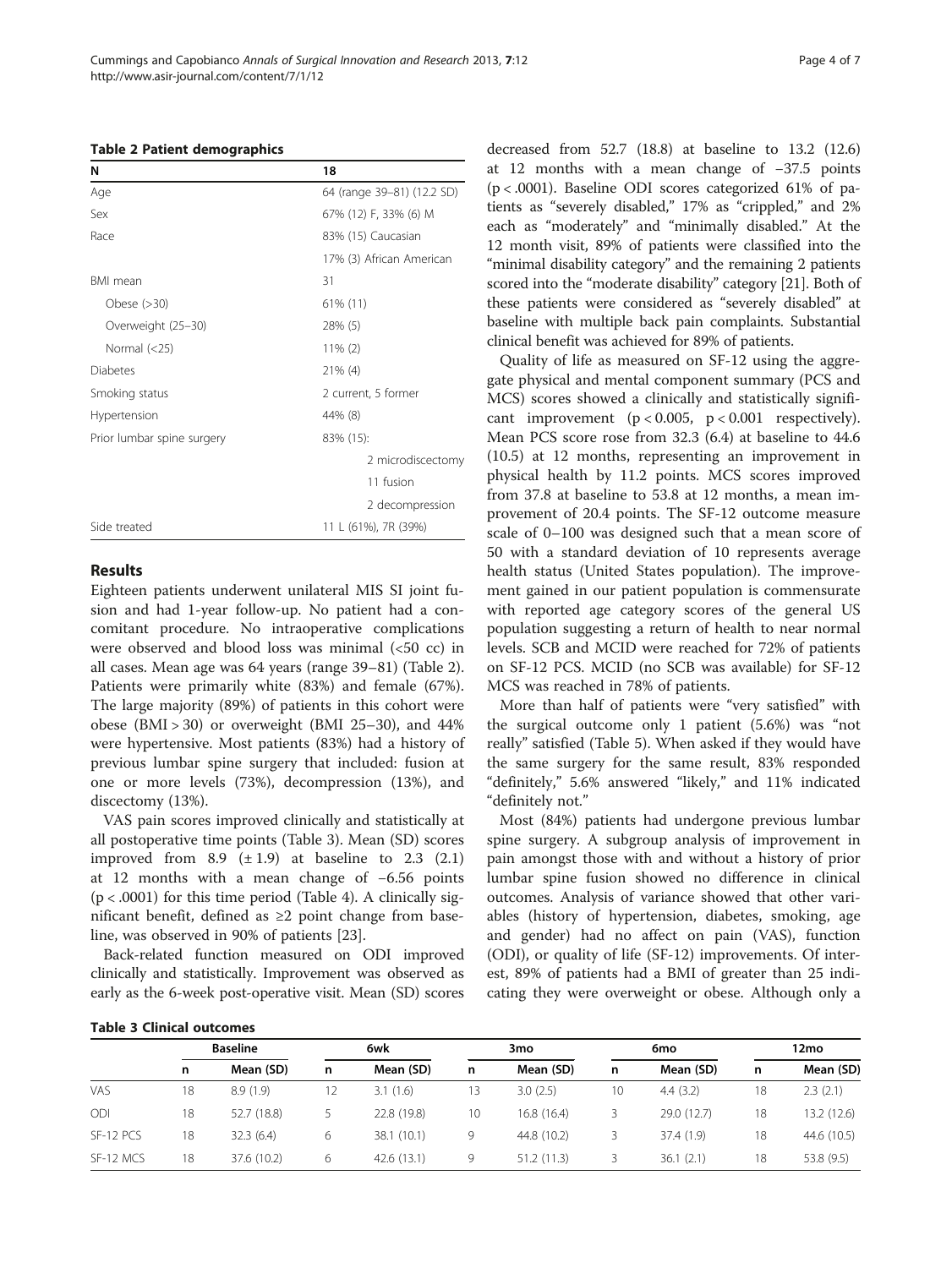|           | <b>Baseline</b> | 12 mo       | Change   | р       |
|-----------|-----------------|-------------|----------|---------|
| VAS       | 8.9(1.9)        | 2.3(2.1)    | $-6.56$  | < 0.001 |
| ODI       | 52.6 (18.8)     | 13.2 (12.6) | $-37.54$ | < 0.001 |
| SF-12 PCS | 32.3(6.4)       | 44.6 (10.5) | 11.19    | < 0.005 |
| SF-12 MCS | 37.8 (10.4)     | 53.8 (9.5)  | 20.37    | < 0.001 |

<span id="page-4-0"></span>Table 4 12 month clinical outcomes

small percentage of patients fell within the "normal" BMI range, subgroup analysis revealed no statistically significant effect of BMI on outcomes.

#### Complications

There were no intraoperative complications. Postoperatively, one patient had fluid retention, three patients experienced transient trochanteric bursitis treated with medical management and one patient had transient toe numbness of unclear relationship to SI joint fusion surgery (Table 6). One operative site hematoma occurred. In this same patient, a selective nerve root block was performed at S1 to alleviate pain from a resulting piriformis spasm. One patient experienced new radicular pain at the 3 month visit. CT scan revealed the most cephalad implant was seated just outside the anterior cortex, resulting in an irritation of the L5 nerve root. The implant was subsequently removed and the patient had a complete resolution of radicular symptoms. The resulting major complication rate as defined by Lebude et al. [\[26](#page-6-0)] for this cohort was 5%.

## Discussion

SI joint symptoms can present as pain in the SI joint, low back, hip, groin, or buttock, and abnormalities are rarely seen on plain radiographs alone [[1,17\]](#page-5-0). To accurately diagnose the SI joint as the pain generator in patients with low back pain symptoms requires a combination of detailed clinical history, physical exam maneuvers that stress the SI joint, and marked pain relief on diagnostic SI joint block [\[8](#page-5-0)[,27](#page-6-0)].

Recent reports of MIS approaches to SI joint arthrodesis using hollow modular anchorage (HMA) screws packed with demineralized bone matrix show relatively good clinical results, but with room for improvement [[28-30](#page-6-0)]. However, recent reports suggest that this technique may not be appropriate for patients with a history of instrumented spinal surgery. Mason et al. reported

Table 5 Satisfaction

| Satisfaction with<br>surgical outcomes |             | Would you have the same<br>surgery for the same result? |             |  |  |
|----------------------------------------|-------------|---------------------------------------------------------|-------------|--|--|
| Very                                   | 10 (55.6%)  | Definitely                                              | 15 (83.3%)  |  |  |
| Somewhat                               | $7(38.9\%)$ | Likely                                                  | $1(5.6\%)$  |  |  |
| Not really                             | $1(5.6\%)$  | Definitely not                                          | $2(11.1\%)$ |  |  |

Table 6 Complications

| Complication          | n |
|-----------------------|---|
| Trochanteric bursitis | Β |
| Hematoma              | 1 |
| Fluid retention       | 1 |
| Toe numbness          | 1 |
| Implant malposition   |   |

significantly worse outcomes after SI joint fusion using HMA screws in patients with a history of previous lumbar spine surgery [[30\]](#page-6-0). In contrast, a recently published report of outcomes after SI joint fusion using the triangular implants reported herein (iFuse Implant System) showed clinically and statistically significant improvements in pain and function independent of a prior history of lumbar spine fusion [\[14\]](#page-5-0). Similarly, there was no difference in outcomes in the current study between patients with and without history of lumbar spinal fusion. Recent case series reports using the same technique described herein report favorable results with minimal complications and no suggestion of implant loosening [[14,15,](#page-5-0)[31,32\]](#page-6-0).

Advantages of a MIS approach over standard open fusion include a small incision, minimal blood loss, bone and ligament preservation, and a relatively short period of immobilization. The triangular shape combined with an interference fit of the titanium implant used in this cohort was designed to minimize rotation and micromotion in order to avoid the issues of loosening, backing out and implant protrusion that can be encountered with traditional screws [[33\]](#page-6-0). Due to both the porous nature of the implant's titanium plasma spray coating along with the implant versus cage design, iliac crest bone harvesting is not required.

Post-operative complications were minimal and the most common complaint was transient trochanteric bursitis. This is neither uncommon nor unexpected, and can be a result of altered gait pattern due to low back or hip pain, post-operative hip abductor weakness, increased activity levels and other trauma in the region [[34\]](#page-6-0). One patient presented with pain in the L5 distribution 3 months after device placement. Impingement of the distal end of the most cephalad implant on the L5 nerve root was revealed on CT scan. After the implant was removed, the patient's pain resolved completely. This patient had an otherwise excellent outcome with a 12-month pain score of 1, an ODI score of 6, and normal SF-12 PCS and MCS scores. This finding underscores the importance of accurate device placement during surgery.

Most patients in this cohort had a history of previous lumbar spine surgery with the most common procedure being instrumented fusion (75%). It is unclear whether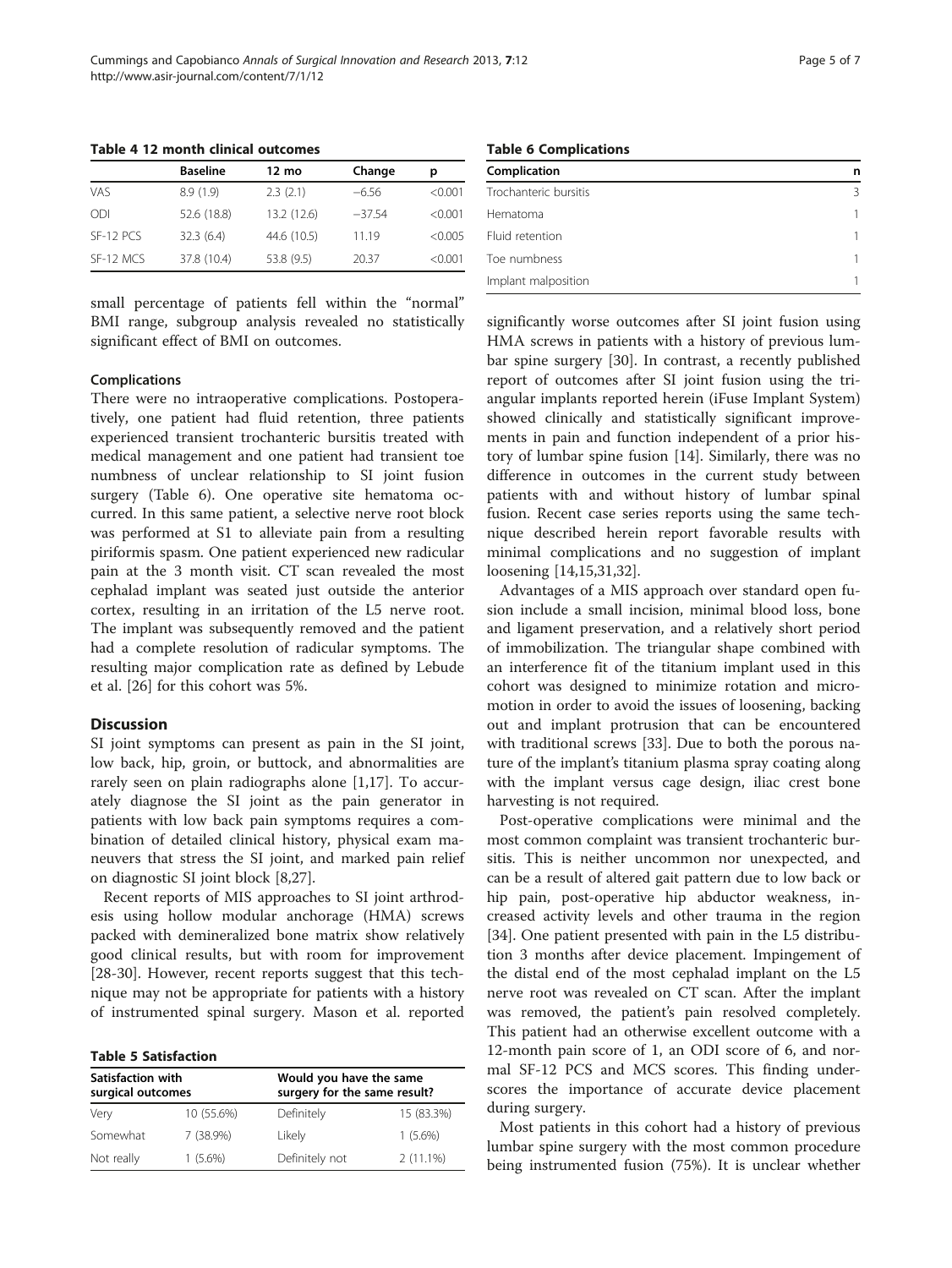<span id="page-5-0"></span>the degradation of the SI joint was a result of adjacent segment disease (ASD) or de novo degeneration. Using pre-determined thresholds (MCID or SCB where available) for clinically significant improvement, the success rates observed in our study were high: 90% of patients met this threshold for improvement in pain (VAS), 89% for back related function (ODI), 72% for physical quality of life (SF-12 PCS), 78% for mental quality of life (SF-12 MCS). Moreover, the presence of prior lumbar spine fusion did not seem to affect improvement of pain and

Although the current study sample size is small, the results are very encouraging. Favorable outcomes in this cohort underscore the necessity to suspect the SI joint as a pain generator in patients with low back pain especially after lumbar spine surgery. Results for this reported procedure in patients with instrumented fusion are as favorable as in patients with no prior lumbar surgical history. This procedure has the potential to significantly benefit the elderly population, who are not candidates for other conventional techniques due to poor bone quality, delayed healing and reduced mobility. Half of the patients in this cohort are 65 years or older and a sub group analysis revealed no difference in outcomes at one year for patients  $<$  or  $>$  65 years. This segment of the population is not likely to respond well to physical therapy alone in part because of the degenerative nature of SI joint disease. The MIS procedure described herein affords this segment of the population an opportunity to regain mobility, alleviate SI joint and low back pain caused by SI joint issues and experience an improved quality of life.

#### Conclusion

functional scores.

Minimally invasive SI joint fusion using a series of triangular porous TPS coated implants is effective in improving pain, function and quality of life in patients with disorders of the SI joint who have failed conservative treatment. The complication rate was low.

#### Competing interests

JC is a paid consultant for SI-BONE, Inc. RC is an employee of SI-BONE, Inc.

#### Authors' contributions

JC performed all surgeries, patient assessments, data collection, critical revision of the manuscript and gave final approval of the manuscript. RC performed data analysis, interpretation, and drafted the manuscript. Both authors read and approved the final manuscript.

#### Authors' information

JC is a board certified neurosurgeon specializing in minimally invasive treatment of spinal disorders. RC is a clinical research professional and medical writer.

#### Acknowledgements

The authors wish to acknowledge Daniel Cher, MD for statistical assistance and Greg Mayfield for data acquisition.

#### Author details

<sup>1</sup> Community Neurosurgical Care, 1400 N. Ritter Ave, Suite 479, Indianapolis IN 46219, USA. <sup>2</sup>SI-BONE Inc., 3055 Olin Ave. Suite 2200, San Jose, CA 95128 USA.

#### Received: 9 August 2013 Accepted: 13 September 2013 Published: 16 September 2013

#### References

- 1. Bernard TN, Kirkaldy-Willis WH: Recognizing specific characteristics of nonspecific low back pain. Clin Orthop Relat Res 1987, 217:266–280.
- 2. Sembrano JN, Polly DW: How often is low back pain not coming from the back? Spine 2009, 34(1):E27–E32.
- 3. Foley BS, Buschbacher RM: Sacroiliac joint pain: anatomy, biomechanics, diagnosis, and treatment. Am J Phys Med Rehabil 2006, 85(12):997-1006.
- 4. Schwarzer AC, Aprill CN, Bogduk N: The sacroiliac joint in chronic low back pain. Spine 1995, 20(1):31–37.
- 5. Weksler N, Velan GJ, Semionov M, Gurevitch B, Klein M, Rozentsveig V, et al: The role of sacroiliac joint dysfunction in the genesis of low back pain: the obvious is not always right. Arch Orthop Trauma Surg 2007, 127(10):885–888.
- 6. Wise CL, Dall BE: Minimally invasive sacroiliac arthrodesis: outcomes of a new technique. J Spinal Disord Tech 2008, 21(8):579–584.
- 7. DePalma MJ, Ketchum JM, Saullo TR: Etiology of chronic low back pain in patients having undergone lumbar fusion. Pain Med 2011, 12(5):732–739.
- 8. Liliang P-C, Lu K, Liang C-L, Tsai Y-D, Wang K-W, Chen H-J: Sacroiliac joint pain after lumbar and lumbosacral fusion: findings using dual sacroiliac joint blocks. Pain Med 2011, 12(4):565–570.
- 9. Ha K-Y, Lee J-S, Kim K-W: Degeneration of sacroiliac joint after instrumented lumbar or lumbosacral fusion: a prospective cohort study over five-year follow-up. Spine 2008, 33(11):1192–1198.
- 10. Buchowski JM, Kebaish KM, Sinkov V, Cohen DB, Sieber AN, Kostuik JP: Functional and radiographic outcome of sacroiliac arthrodesis for the disorders of the sacroiliac joint. Spine J 2005, 5(5):520-528. discussion 529.
- 11. Giannikas KA, Khan AM, Karski MT, Maxwell HA: Sacroiliac joint fusion for chronic pain: a simple technique avoiding the use of metalwork. Eur Spine J 2004, 13(3):253–256.
- 12. Smith-Petersen MN: Arthrodesis of the sacroiliac joint. A new method of approach. J Bone Joint Surg Am 1921, 3(8):400-405.
- 13. Moore MR: Surgical treatment of chronic painful sacroiliac joint dysfunction. Movement, stability, and low back pain : the essential role of the pelvis. New York: Churchill Livingstone; 1997:563–572.
- 14. Rudolf L: MIS fusion of the SI joint: does prior lumbar spinal fusion affect patient outcomes? Open Orthop J 2013, 7:163-168.
- 15. Sachs D, Capobianco R: One year successful outcomes for novel sacroiliac joint arthrodesis system. Ann Surg Innovat Res 2012, 6(1):13-16.
- 16. Szadek KM, van der Wurff P, van Tulder MW, Zuurmond WW, Perez RSGM: Diagnostic validity of criteria for sacroiliac joint pain: a systematic review. J Pain 2009, 10(4):354–368.
- 17. Simopoulos TT, Manchikanti L, Singh V, Gupta S, Hameed H, Diwan S, et al: A systematic evaluation of prevalence and diagnostic accuracy of sacroiliac joint interventions. Pain Physician 2012, 15(3):E305–E344.
- 18. Gaenslen FJ: Sacro-iliac arthrodesis: indications, author's technic and end-results. JAMA 1927, 89(24):2031–2035.
- 19. Robinson HS, Brox JI, Robinson R, Bjelland E, Solem S, Telje T: The reliability of selected motion- and pain provocation tests for the sacroiliac joint. Man Ther 2007, 12(1):72–79.
- 20. Maigne JY, Aivaliklis A, Pfefer F: Results of sacroiliac joint double block and value of sacroiliac pain provocation tests in 54 patients with low back pain. Spine 1996, 21(16):1889–1892.
- 21. Fairbank JC, Pynsent PB: The Oswestry disability index. Spine 2000, 25(22):2940–2952.
- 22. Ware J, Kosinski M, Keller S: A 12-item short-form health survey: construction of scales and preliminary tests of reliability and validity. Med Care 1996, 34(3):220–233.
- 23. Copay AG, Glassman SD, Subach BR, Berven S, Schuler TC, Carreon LY: Minimum clinically important difference in lumbar spine surgery patients: a choice of methods using the Oswestry disability index, medical outcomes study questionnaire short form 36, and pain scales. Spine J 2008, 8(6):968-974.